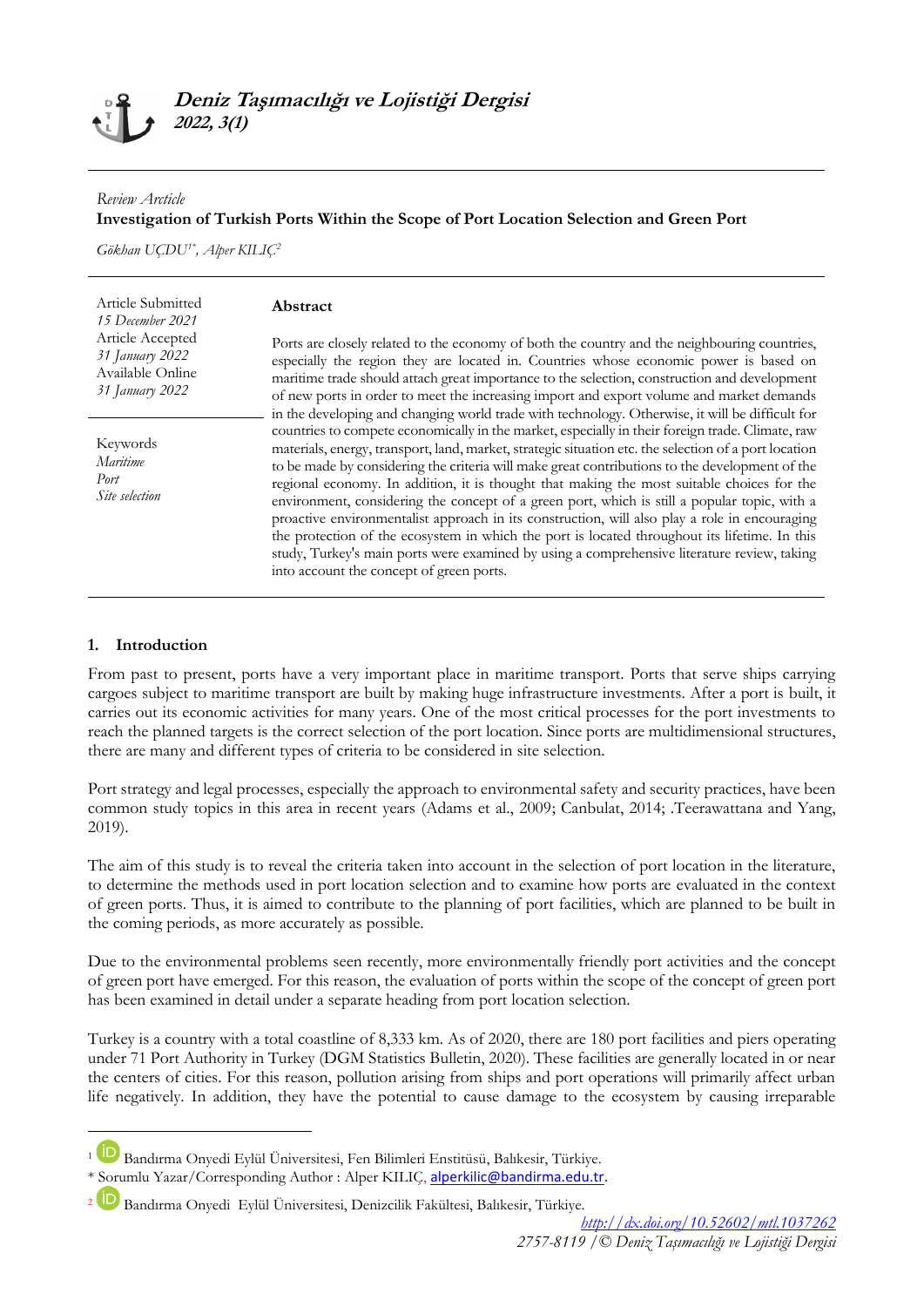pollution problems in the seas. Therefore, it is aimed to reduce the negative effects of ports on the environment by taking a proactive approach with the concept of green port and establishing an effective management system that includes the preference of renewable energy and recyclable materials within the scope of sustainable and environmentally friendly development, with an effort to protect nature and reduce pollution. The main components of the green port policy are; ecosystem protection and improvement, reducing emissions affecting air quality in ports, cleaning port and coastal waters, cleaning the port floor, cooperation with stakeholders and organizing necessary trainings, carrying out port site design, management practices and operations, establishing port design, operation and management systems within the scope of sustainability (Türklim, 2013). In this context, in the light of the export and import data provided by the Ministry of Transport, the Ministry of Commerce and the customs directorates, Turkey's important port regions have been evaluated in the context of the choice of port locations and the concept of green ports.

In this part of the study, the selection and importance of the port location and the concept of green port are mentioned and information about the purpose of the study is given. In the second section, the studies on port location selection were compiled and the most important criteria and methods in these studies were tried to be determined. The advantages and disadvantages of the multi-criteria decision methods used in these studies are given. In the third section, information is given about eco-ports, green port policies, environmental improvement targets of important ports in developed countries within the scope of green ports, international legislation on green ports, environmental performance evaluation methods of ports according to the green port concept and green port studies in Turkey. In the fourth section, some important ports of Turkey are evaluated in terms of location selection and green port concept. In the fifth section, it has been concluded that the port area of interest in the port location selection affects the criteria and analysis method to be used, and information about Turkey's position and situation in the academic studies and field applications on green ports in the world. In addition, a port to be built with a general site selection road map, which is tried to be reached in the study, accelerates the economic, infrastructure, superstructure development of the region, country and neighboring countries, as well as sustainability in terms of ecosystem and green harbor as a result of medium and long-term strategies for climate and environment-friendly development. Considering the importance of studies on this subject and the importance of studies on this subject, it is revealed that more contributions should be made to the literature.

# **2. Port Location Selection**

Two types of questions arise regarding the location selection of ports: (1) which criteria should be taken as a basis for port location selection? (2) in which methods should the determined criteria be processed and the most suitable port location should be decided? Therefore, in this section, previous studies were compiled to seek answers to both questions, and the criteria and methods that were mostly taken into account were tried to be determined. Since the determined criteria and the chosen method directly affect the decisions taken, it is very important to make these two critical decisions correctly.

# **2.1. Port Location Selection Criteria**

The application of multi-criteria analyses is an important development in port site selection studies. Although it contributes a lot, it is focused on the expectations of the senders (Slack, 1985).Port costs are an important criterion for companies in large-volume transportation where it is essential to benefit from economies of scale (Wiegmans et al., 2008).

Various studies have been carried out regarding the selection of port location in different geographies of the world and criteria specific to the region have been determined. For example, Hasanzadeh et al. (2013) determined ecological, economic and social criteria in their study for the location selection of the oil pier in the Persian Gulf. Zavadskas et al. (2015) For port location selection in the East Baltic Sea, access to the port by rail, access to the port by road vehicles, industry interest in the port, space use efficiency, preservation of natural coastal areas, impact of rail access on existing settlements, construction cost, port expansion capacity, ease of access of ships to the port, competition with other ports in the Baltic Sea, storage capacity, port area operational efficiency criteria. In another study, three topographic criteria such as tide level, land use and coastline change were used for port location selection on the Thi Vai river in southeastern Vietnam (Nguyen et al., 2021).

For different regions of Turkey, many studies have been conducted on port location selection for various port types. These studies are listed below in chronological order:

In the study conducted to determine the most suitable place for Ro-Ro transportation on the European Side of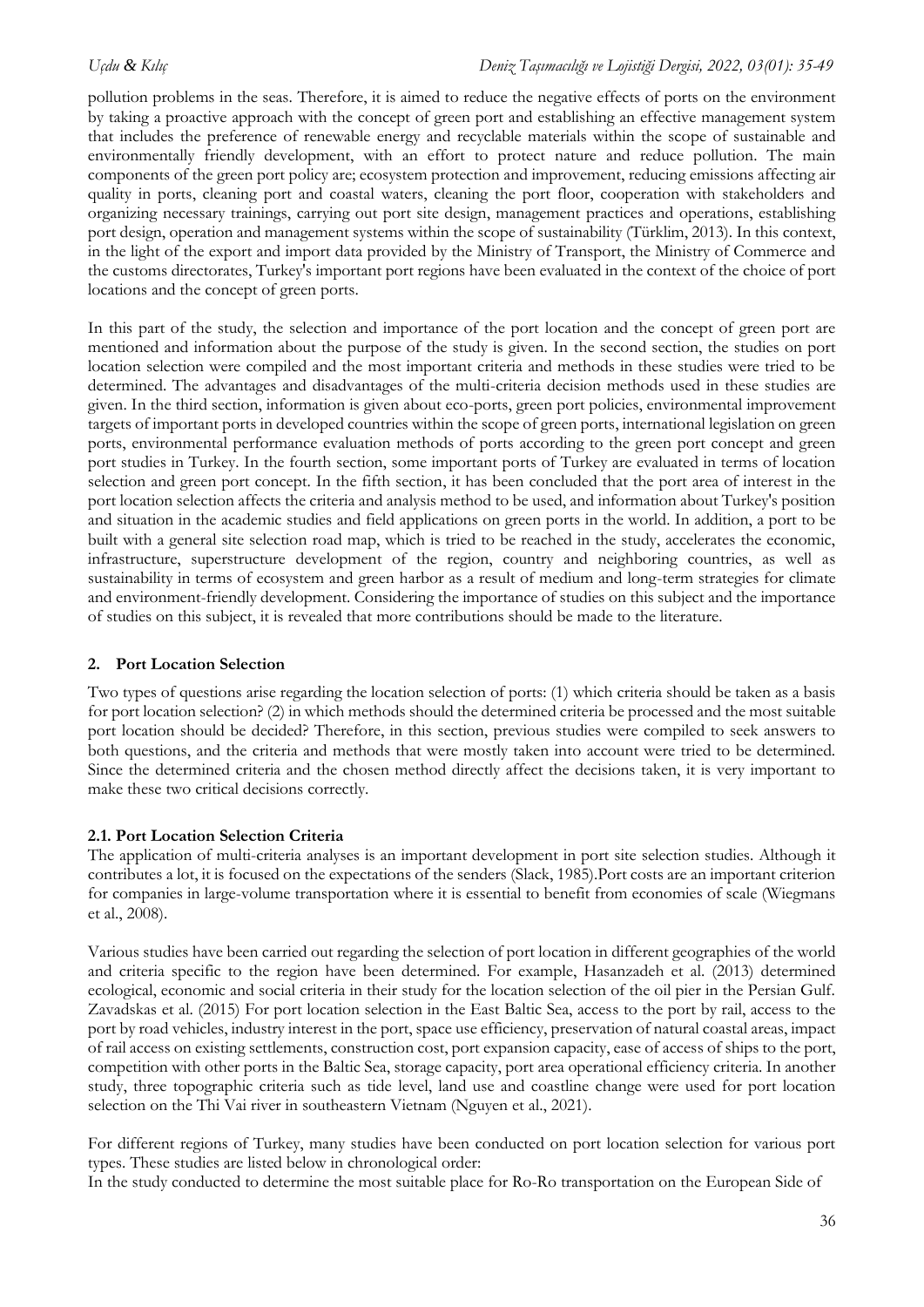Istanbul, the criteria were taken into consideration such as public benefit, distance from city traffic, environmental compatibility, proximity to loading/unloading points, land transportation connection and total costs (Yıldırım, 2006).

Two factors affecting port location selection; can be expressed as regional and local factors. Regional factors that affect port location selection, proximity to international maritime traffic, (Hinterland), incentives, taxation practices, proximity to energy sources, regional wage policy, integration with other transportation modes, strategic and political situation of the region, if any status of other ports, proximity to the market, expansion possibilities, economic suitability for industrial development and industrial investments, labor force, climate, land costs, etc. can be counted as. As local factors, ground surveys of the region are one of the most important items in the port location selection. In these studies, previous geological findings and maps, geophysical methods and technologies are used. While a soft ground on which dredging can be made is preferred, the bearing capacity of the ground on which the port structures will be built should be sufficient. In terms of marine factors, the current and the associated shallowing possibilities (heels, etc.), tides, tsunami probability, changes in water level (bathymetry) should be evaluated very well. For İstanbul Silivri port, economic factors, transportation opportunities, topographic features of the region, geological and geomorphological factors and mineral deposits of the region were examined as site selection factors (Koldemir, 2008).

The criteria determined for the port location selection for Ro-Ro transportation in the Marmara Region are regional factors (feasibility, future maritime trade potential of the region, land transportation, military reasons, political reasons) and local factors (topography and bathymetry, dredging, wave characteristics, water depth, geological factors, icing, stream, sociological factors, other ports in the region, economic factors, meteorological factors) were evaluated in two categories (Yaran, 2009).

Karaca (2009) used economic feasibility study (establishment location analysis, port hinterland, marketing dimensions, transportation opportunities, geological structure, meteorological situation, traffic demand forecast), technical feasibility study (structures of ports on the sea and land sides, port equipment) and financial feasibility study (port investment cost, port operating cost, net present value criterion, benefit/cost ratio, internal efficiency method) in the selection of port location in her study.

According to the study conducted using the port hinterland, the structural features of the port and the transportation system preference factor, it has been revealed that the Gebze-Derince port area is the most suitable location in terms of combined transportation (Erdem, 2012).

İzmit region came to the fore in the port location selection, which was made considering regional factors (proximity to international maritime traffic, hinterland, incentives, climate, labor supply, land and railway connection) and local factors (bathymetric characteristics, construction costs according to the terrain, prevailing wind). Kavlakçı, 2014).

In another study on ports, regional factors such as economic viability, future maritime trade potential of the region, availability of land transportation, military and political reasons, topographic and bathymetric information, dredging, wave characteristics, tidal wave, tsunami, wind waves, water depth, geological local factors such as factors, icing effect, stream and solids transport along the coast, sociological factors, experiences that can be obtained from other ports and sea structures in the region, economic and meteorological factors with Legal factors such as laws, regulations and communiques regarding the coast, coastal facilities and ports in Turkey have been taken into account (Öner, 2015).

For the container port in Izmir and its vicinity, cost, sustainability, performance and physical conditions has been considered as the main criterion as the factors affecting the establishment location (Özel, 2018).

Cost, sustainability, performance and physical conditions was used as the main criteria in the study on port location selection in the Western Black Sea region (Pekkaya and Bucak 2018).

In the study conducted on the port need in the Kapıdağ Peninsula, geomorphological features, socio-economic status, earthquake risk of the region, road and rail transportation, bathymetric features, climatic features with the status and capacities of the existing ports in the region were taken into account (Erdönmez, 2019).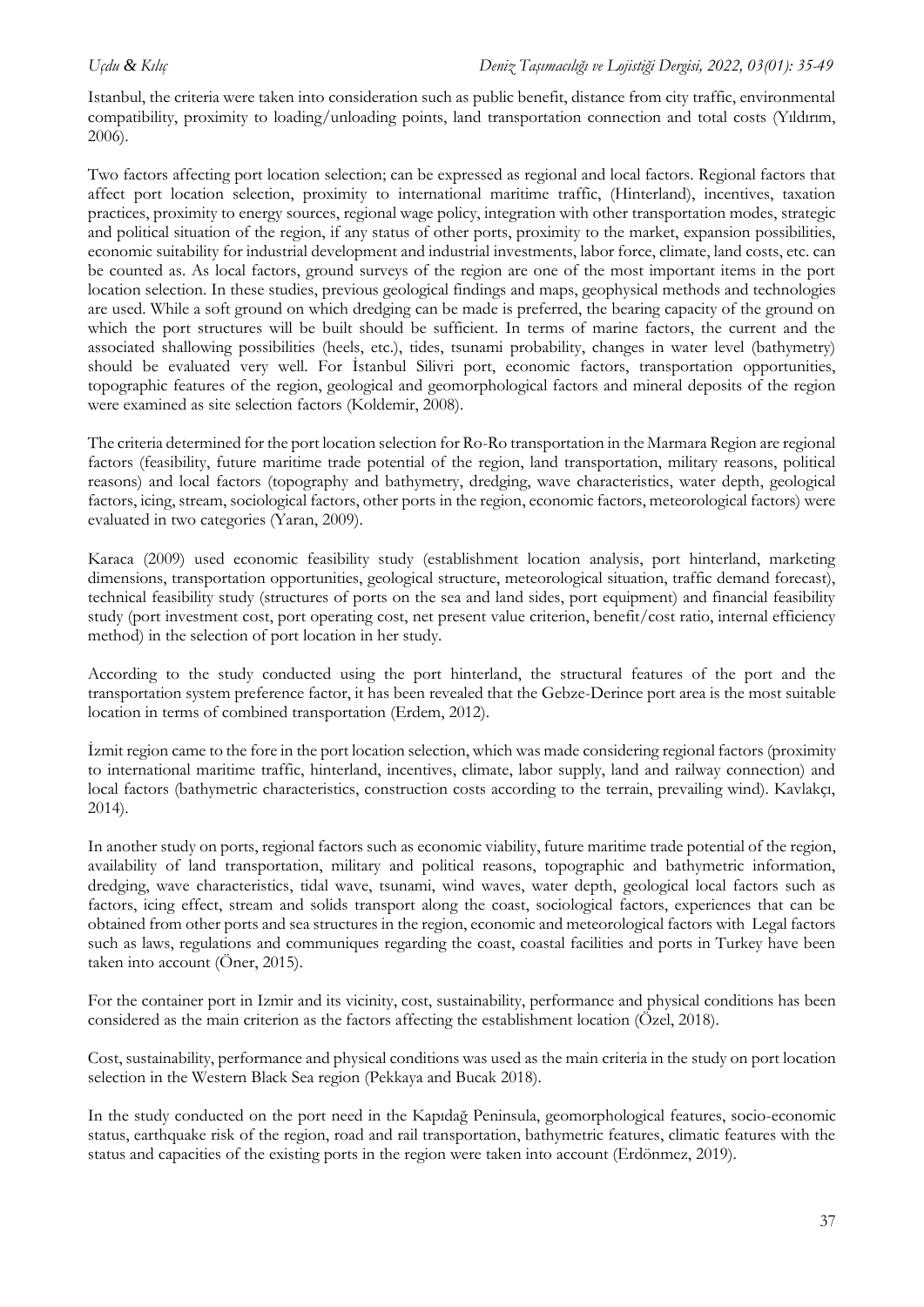As in this section, when various studies on port location selection are examined, the criteria most commonly taken as a basis for port location selection are presented in Table 1.

|                 |                                                                                                                         | Table 1. Port location selection criteria.                                                                                                                                                                                                                                                                                                                                                                      |
|-----------------|-------------------------------------------------------------------------------------------------------------------------|-----------------------------------------------------------------------------------------------------------------------------------------------------------------------------------------------------------------------------------------------------------------------------------------------------------------------------------------------------------------------------------------------------------------|
| Main Criteria   | Sub Criteria                                                                                                            | Explanation                                                                                                                                                                                                                                                                                                                                                                                                     |
| Regional Factor | Proximity to Market                                                                                                     | The distribution of the demands in the region according to<br>the services to be provided by the port operators is very<br>important for the effective and economic performance of<br>the services.                                                                                                                                                                                                             |
| Regional Factor | Transportation and<br><b>Transportation Facilities</b>                                                                  | Transport factors and cost are very important in the cost<br>of<br>services.<br>Therefore,<br>calculation<br>transportation<br>possibilities should be evaluated well in the construction of<br>the port area. In the service cycle of the port, the integration<br>of the highway, airway and railway with its hinterland is<br>extremely important for the goods to reach their exit and<br>departure points. |
| Regional Factor | Labor and Regional<br>Wages                                                                                             | When choosing a port, it is necessary to pay attention to<br>the fact that there are many working days, that it is qualified<br>and cheap.                                                                                                                                                                                                                                                                      |
| Regional Factor | <b>Expansion Possibilities</b>                                                                                          | Warehouses and stockyards in the port area should be<br>designed to serve handling speeds that may change in the<br>future.                                                                                                                                                                                                                                                                                     |
| Regional Factor | Proximity<br>Energy<br>to<br>Traffic<br>Sources<br>and<br>Nodes<br>(Strategic<br>Situation)                             | Proximity to energy sources and traffic nodes will make it<br>easier to compete by reducing service time and cost in the<br>port's service cycle.                                                                                                                                                                                                                                                               |
| Regional Factor | Incentives, Tax Practices,<br>Investment Suitability,<br>Political and Military<br>Situation, Bureaucratic<br>Practices | The support, exemptions and facilitating practices of the<br>region or country where the port is planned should be<br>analyzed well for the cost and construction process. The<br>political and military conjuncture should be well evaluated<br>in terms of future projections of the port.                                                                                                                    |
| Local Factor    | Climate, Meteorological<br>Situation                                                                                    | The climatic conditions of the region to be established for<br>the construction of the port should be analyzed. (Min-max<br>and average temperature values, wind force, humidity,<br>precipitation, frequency of natural disasters, currents and<br>tides, geophysical condition of the seabed)                                                                                                                 |
| Local Factor    | Ground<br>Properties,<br>Geological<br>Condition,<br>Land Costs etc.                                                    | First of all, topographic and bathymetric data should be<br>analyzed well. (The fact that the region is mountainous, the<br>sea is shallow, if there is a current, the possibility of heeling<br>etc.                                                                                                                                                                                                           |
| Local Factor    | Marine Factors                                                                                                          | In the place where the port will be built, the undercurrent<br>and shallowing situations should be well analyzed against<br>the situations that require high cost such as waves formed<br>by the winds, tides, earthquake waves and tsunami<br>probability, dredging.                                                                                                                                           |

# **2.2. Port Location Selection Methods**

In this section, analysis methods used in port location selection are compiled. When various studies are examined, some of the methods used in port location selection are presented in Table 2. When the studies are examined, it is understood that multi-criteria decision-making methods are used almost entirely in port location selection, and these methods are rarely accompanied by geographic information systems.

Due to the advantages that AHP provides to the user, its usage area is seen as a common method. According to Tüminçin (2016), the advantages of AHP are; Because it divides the problem into simple structures, it is easy to understand the content, complex, multi-criteria and multi-person problems can be structured hierarchically, complex problems can be simplify, qualitative and quantitative criteria can be handled together, the consistency of the decision maker's judgments can be tested, consensus can be easily reached and the results obtained can be reliable. determined as high rate. According to Karabacak (2012), the disadvantages of AHP are listed as making it difficult to create comparison matrices if the number of criteria and alternatives is high, requiring a clear definition of criteria, and comparisons taking a long time if the decision maker is a group.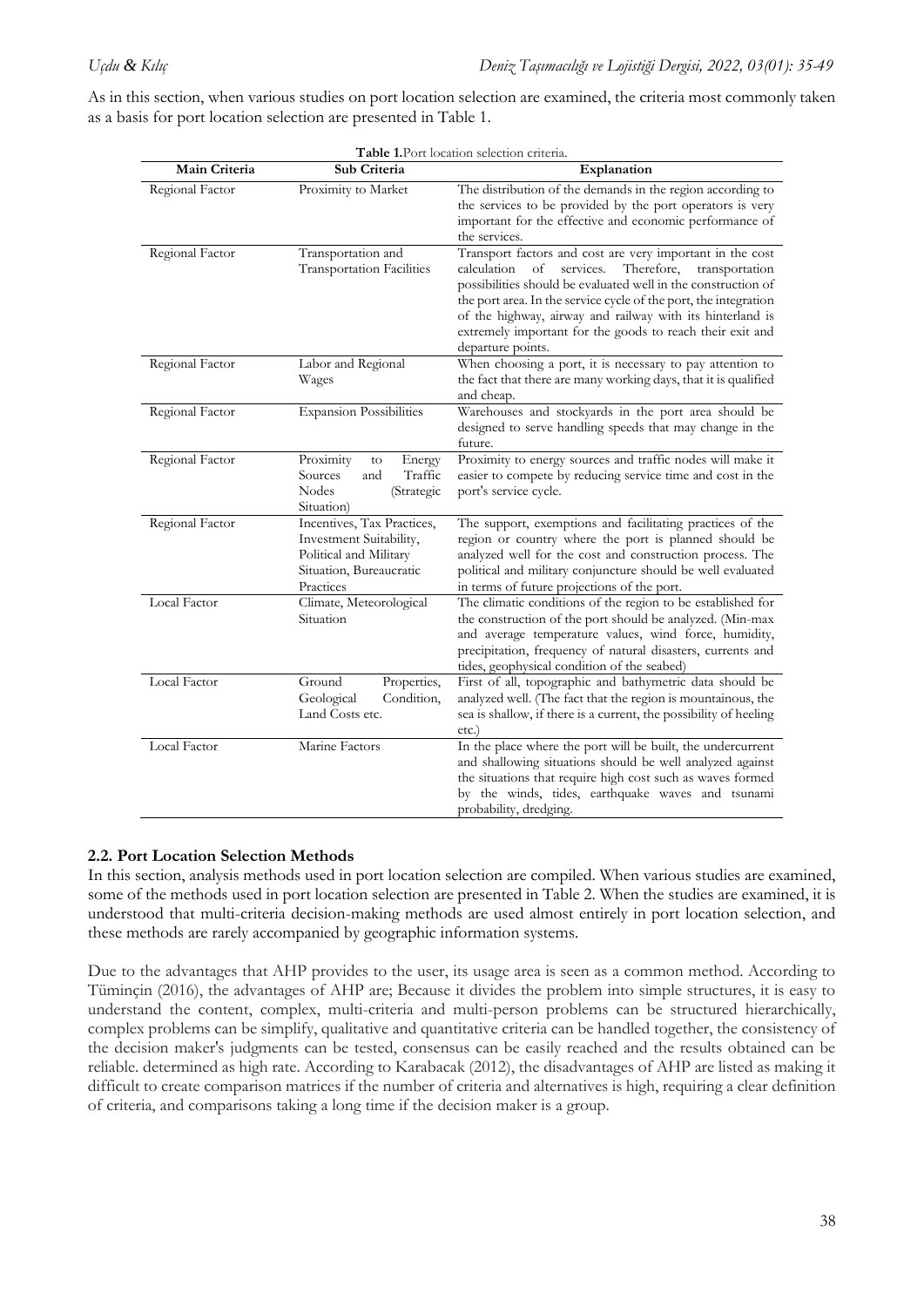| Table 2. Methods Used in Port Selection. |                                                   |                            |  |  |
|------------------------------------------|---------------------------------------------------|----------------------------|--|--|
| Writer                                   | Subject                                           | Method                     |  |  |
| Slack(1985)                              | Containerization, Inter-Port Competition and Port | Deadwood (DW)              |  |  |
|                                          | Selection. Maritime Policy and Management         | Survey                     |  |  |
| Yıldırım (2006)                          | Ro-Ro port location selection for Istanbul        | AHP                        |  |  |
| Wiegmans et al., (2008)                  | Port and Terminal Selection by Deep-Sea Container | Decision Making            |  |  |
|                                          | Operators. Maritime Policy & Management           | Theory                     |  |  |
| Koldemir(2008)                           | The Importance of Regional Economy, Coastal       | Case Study                 |  |  |
|                                          | Geology and Geomorphology in Selecting a Port     |                            |  |  |
|                                          | Location in the Marmara Region: Silivri Port      |                            |  |  |
| Yaran (2009)                             | Ro-Ro port location selection in Marmara Region   | Analytical                 |  |  |
|                                          |                                                   | Network Process            |  |  |
| Karaca (2009)                            | Site selection for ports                          | <b>Feasibility Studies</b> |  |  |
| Hadipour et al. (2012)                   | Pier site selection in coastal areas              | Geographic                 |  |  |
|                                          |                                                   | Information                |  |  |
|                                          |                                                   | Systems                    |  |  |
| Erdem (2012)                             | Port location selection for combined transport    | <b>Fuzzy AHP</b>           |  |  |
| Hasanzadeh et al. (2013)                 | Oil pier site selection in the Persian Gulf       | Analytical                 |  |  |
|                                          |                                                   | <b>Network Process</b>     |  |  |
| Kavlakçı (2014)                          | Determination of the most suitable port area      | Fuzzy AHP /                |  |  |
|                                          | alternative                                       | <b>Fuzzy TOPSIS</b>        |  |  |
| Zavadskas et al. (2015)                  | Port location selection in the East Baltic Sea    | AHP / ARAS-F               |  |  |
| $\overline{O}$ ner, 2015)                | Ports and Turkey Practice in Maritime Trade       | Feasibility Study          |  |  |
|                                          |                                                   | and Literature             |  |  |
|                                          |                                                   | Research                   |  |  |
| Pekkaya<br>and                           | Regional Port Establishment Site Selection with   | PROMETHEE,                 |  |  |
| Bucak(2018)                              | Multi-Criteria Decision-Making Methods: An        | TOPSIS and                 |  |  |
|                                          | Application in the Western Black Sea Region       | VIKOR                      |  |  |
| Özel (2018)                              | Determination of container port location around   | VIKOR                      |  |  |
|                                          | Izmir                                             |                            |  |  |
| Erdönmez (2019)                          | Port Locating Process in New Port Construction:   | Expert                     |  |  |
|                                          | The Case of Kapıdağ                               | Consultation               |  |  |
| Nguyen et al. (2021)                     | Port location selection on the ThiVai river in    | Geographic                 |  |  |
|                                          | southeastern Vietnam                              | Information                |  |  |
|                                          |                                                   | Systems / AHP              |  |  |

The advantages of the TOPSIS method can be listed as follows. It is one of the best ways to indicate the change in rank among alternatives when a non-optimal alternative is proposed. Since it gives the closest result to the positive ideal solution and the farthest to the negative ideal solution, it is based on a logical idea compared to other simple weights. It is an intuitive method that is easy to implement and simple to understand. The method is the best and most successful method in order change. After the evaluation of the distances to the ideal point between the minimum and maximum values that the determined criteria can take, ranking can be realized thanks to the TOPSIS method. The method is a method with increasing or decreasing utility tendency of each criterion among the alternatives. It is used in many areas because it provides an important support to decision makers. The method has some advantages as well as some disadvantages. The effect of uncertainty on decision criteria is an important problem encountered in the decision-making process. In the method, it is necessary to assign an initial weight for each of the criteria. The results obtained in the method can sometimes contradict the basic ideas. If the weights of the criteria are too small, the distance between the criteria and the negative ideal solutions may increase (Kallo, 2015; Özdemir, 2015: 134; Koyuncu ve Özcan, 2014). The ARAS method was developed by Zavadskas and Turskis for the solution of multi-criteria decision making problems. In the method, the optimum values and the utility function values of the decision options are compared (Zavadskas & Turskis, 2010: 159-172; Shariati vd., 2014: 411; Özbek, 2018a:35).

VIKOR can be used to make a decision or rank alternatives in case of conflicting criteria. The decision maker is responsible for approving the final solution. At the same time, they can add their own preferences to the final solution (Kuzu, 2015). The decision maker can also weight the criteria with his own judgment. An initial weight must be assigned for each of the criteria. In addition, it is necessary to know not only the weights of the determined criteria, but also whether they are a benefit or a cost element. The method identifies compromise solutions that help the decision maker reach the final decision in the ranking and selection of alternatives. It gives not only a single ordering, but also the compromise solutions of the orders. The decision maker can see the best alternative or alternatives. It is an easy-to-understand method with simple results, which has been used in many fields in recent years. Feasibility studies are based on the investigation of the project's technical, financial and economic data in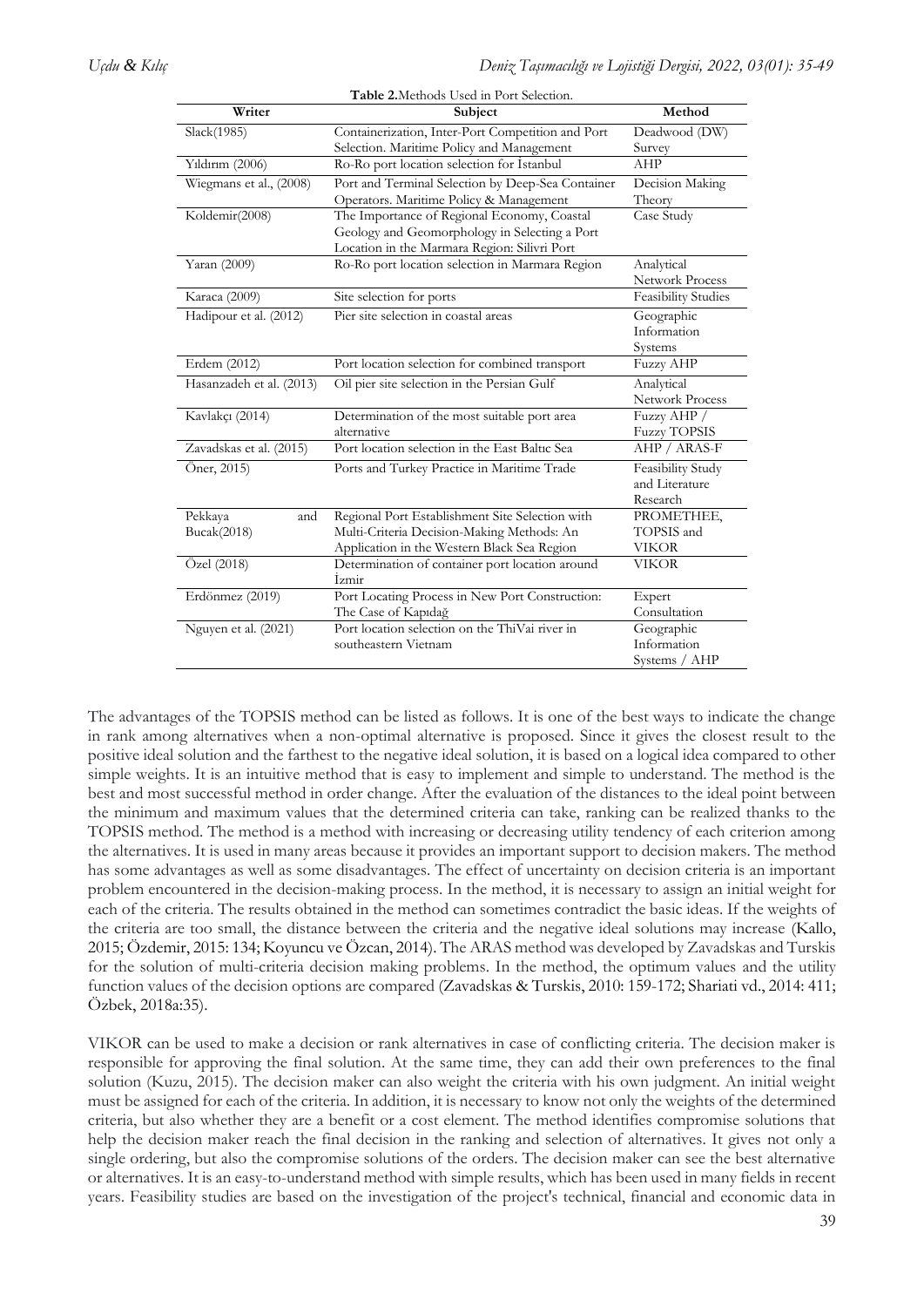order to determine the economic potential and practical feasibility of a project. Feasibility studies should be done before the final investment decision is made and implementation projects are prepared. Its biggest advantage is to provide predictability and to help final decision makers take the right decision by examining all aspects of an investment idea, by making comprehensive analyzes and evaluations accompanied by relevant data and information. Its disadvantage is that the results it will reveal in an incomplete evaluation have the potential to overshadow advantageous investments and may mislead decision makers.

ANP is a method that helps to model and solve decision problems that cannot be modeled hierarchically. In the ANP method, first of all, a network structure related to the problem should be created. While creating the network structure, the internal and external dependencies between the criteria in the problem should be determined correctly. Then, as in the AHP method, pairwise comparisons and then consistency analyzes are performed. Local priorities obtained as a result of pairwise comparisons are combined in a supermatrix structure to obtain global priorities. By taking many exponents of the supermatrix, the limit supermatrix is obtained and a more effective decision is made than AHP by choosing the alternative with the highest importance weight (Çakın E. 2013).

Geographic Information System (GIS); Complex social, economic, environmental etc. on the world. It is a set of hardware, software, personnel, geographical data and methods that perform the functions of collecting, storing, processing, managing, spatial analysis, querying and presenting large volumes of geographic data to assist users in decision-making processes based on space/location for the solution of problems. With Geographical Information Systems, studies are carried out on database creation, querying, statistical and geographical analysis and their display. In addition to these studies, the advantages of Geographic Information Systems are; to reveal spatial and other spatial information in a holistic way in a single system, to include the most appropriate structure for querying and analysis of geographic information, by creating maps and spatial information in digital form. To provide diversity in extracting and displaying new and complex data from existing information (Ünaldık 2019).

# **3. Green Port**

Eco-ports have become the main environmental initiative of the European port sector to address current environmental challenges. The overall aim of eco-ports is to raise awareness of environmental challenges, ensure regulatory compliance and set a high environmental management standard (Sotiris, 2017). Supporting this situation, port operations, which include environmental approaches, have been at the forefront in the policy determination processes. In addition to institutions that take an active role in determining policies such as governments, international or national organizations, maritime companies, like port owners and shipowners, are eager to make their organizations environmentally friendly "green port" (Canbulat, 2014).

The main components of the green port policy are as follows: improving air quality, improvement of energy consumption, noise pollution, deep dredging (seabed celaning and deepening), improvement of water quality, compliance and cooperation with local administrators, optimization of port development, disposal and recycling of waste from ships, planning of port waste management and dust pollution in port (Köseoğlu ve Solmaz, 2019).

Green port practices that emerge within the scope of sustainable and environmentally friendly development are based on volunteerism. With this policy, it is aimed to reduce the negative effects of ports on the environment by establishing an effective management system that includes the preference of renewable energy and recyclable materials, with an effort to protect nature and reduce pollution. The main components of the green port policy are; ecosystem protection and improvement, reducing emissions affecting air quality in ports, cleaning port and coastal waters, cleaning the port floor, cooperation with stakeholders and organizing necessary trainings, carrying out port site design, management practices and operations, establishing port design, operation and management systems within the scope of sustainability (Turklim, 2013).

It is possible to see the applications of green ports in the ports of the developed world. For example, the Port of Rotterdam is one of the largest port operators in the world in terms of annual handling capacity. It is the port that started the first concrete studies against exhaust gas emissions in 2007. In order to combat climate change, the Rotterdam Climate Initiative has established the Rotterdam Climate Initiative-RCI. Goals; To reduce CO2 emissions to half of 1990 levels by 2025, prepare for climate change and strengthen Rotterdam's economy. Another example is the Port of Amsterdam, which started to use wind and solar energy in order to prevent air pollution and save energy, and built biodiesel facilities in the port areas. In the Port of Hamburg, on the other hand, in 2011, the vehicles carrying the port personnel were converted to electric vehicles instead of diesel, and they set successful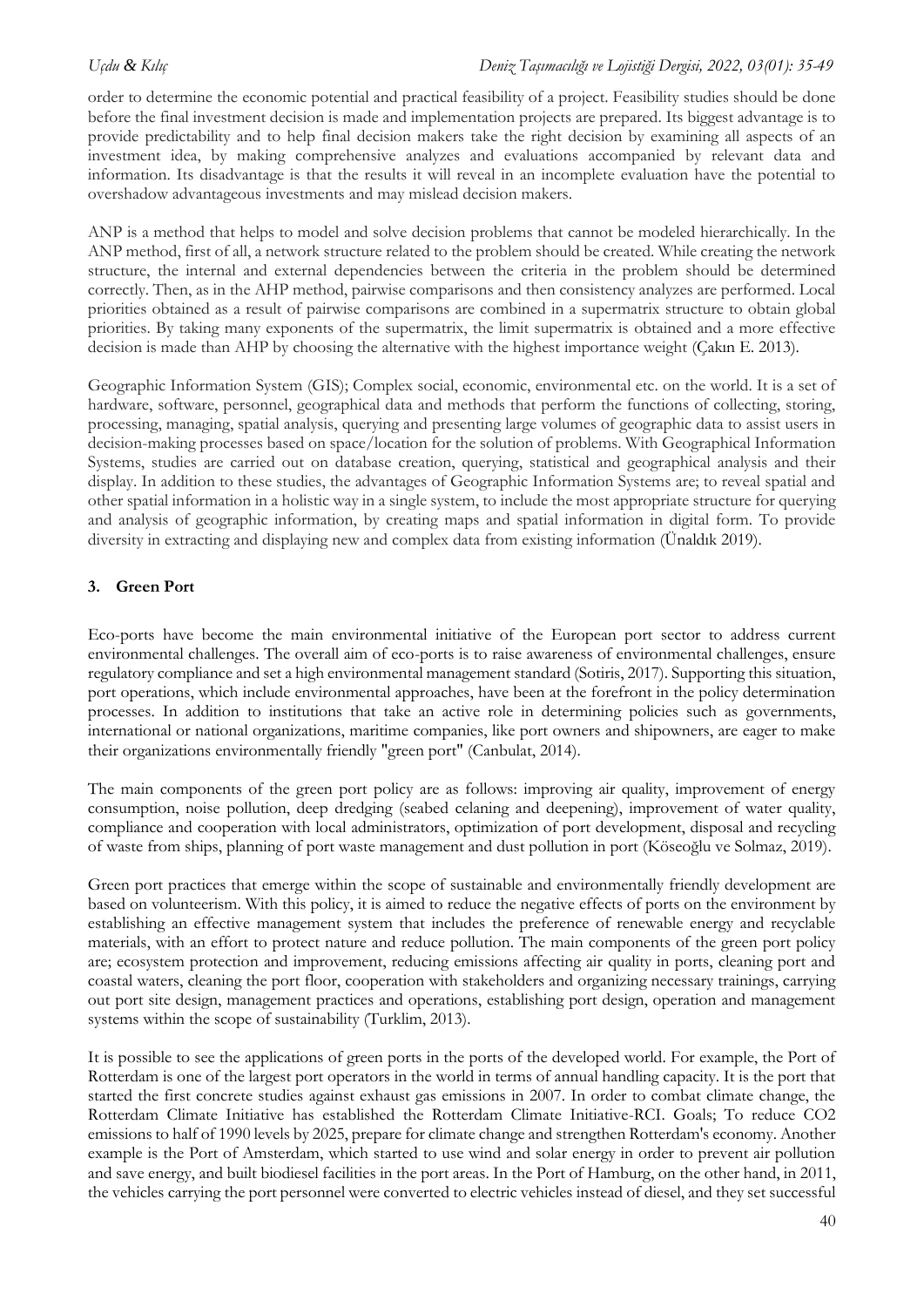examples in terms of carbon emissions and energy efficiency. It has been reported that they aim to convert all diesel-powered port equipment to electric motors in order to reduce carbon emissions by 40% by 2020 (Turklim, 2013). At the point reached today, exhaust emissions still exist as an environmental threat. Today, a significant part of port equipment (MHC, RTG, etc.) is powered by electricity. However, the exhausts of land vehicles coming to the port to take cargo continue to affect the air quality (Turklim, 2021).

# **3.1. Current International Legislations Regarding Green Port**

Policies should protect and improve the marine ecosystem, reduce the emission intensity and values in the air, ensure the cleanliness of ports and coasts and spread awareness on green practices and approach, design, manage and operate port areas with the idea of being green, as well as reducing the negative impacts on the environment. and reducing energy consumption by increasing the use of renewable and environmentally friendly energy sources (Ateş and Akın, 2014; Anastasopouos et al., 2011; Türklim, 2013).

The expected impact from the Horizon 2020 tender is to achieve zero emission port operations by 2030. Accelerating the delivery of sustainable alternative fuels and electro-mobility in transport, energy storage, waste heat recovery in ports, promoting clean energy on-site, fuel production and distribution (especially clean hydrogen and electricity), as well as refueling and recharging possibilities. There are alternatives for fuel supply. These applications will also help improve energy-efficient and smart port operations, eco & smart logistics, low-emission intermodal integration, and reduce emissions impact for cities while improving cooperation with ports. All these results will enable ports and cities to commit and contribute to innovative solutions, including the development of follow-up actions (Görgün and Bardakçı, 2020).

The Green Deal Communication advocates rail and inland waterways as sustainable modes of transport for transport. It was also emphasized in the Green Agreement that sea and short-distance sea transport can be as effective as rail and inland waterways in providing an alternative to road transport (Bedük F., Aydın M. E., 2012).

On the other hand, some technical studies related to the use of electricity, which have an important share as much as air pollution minimization and waste management policy in the green port establishment, are handled within the scope of eco-ports. As a matter of fact, cold-ironing is one of the applications that increase the air quality and reduce noise pollution in ports, but the lack of international standards and the use of different voltages and frequencies in the electricity supply systems of different countries create limitations in the use of this technology (Turklim, 2021). Therefore, the electricity supply network is one of the most important green port establishment criteria in the technological context. In addition, the use of LED lighting system in port equipment, the use of renewable energy resources such as solar energy, hydraulic energy, biomass, geothermal energy, tidal energy, wind energy and hydrogen energy are important technical details for the green port establishment.

By supporting the growth of the transportation sector as of 2050, the European Union has stated among its priority targets to reduce CO2 emissions from ships by 40%. An action plan has been created within the scope of the EU twinning project for the control of ship-sourced emissions in Turkey. The "Climate Change Action Plan, CCAP" aiming to reduce carbon dioxide emissions was accepted. Within the scope of CCAP, it is envisaged to increase the use of "alternative fuel and clean vehicles" until 2023, and to make legal arrangements that encourage foreignflagged cargo and passenger ships using our ports to reduce their emission (Şenol S., 2020). Table 3 lists the international legislation regarding green port policies.

# **3.2. Environmental Performance Evaluation Methods of Ports in Accordance with The Green Port Concept**

In the review article, which was prepared quite comprehensively on the studies on the green port in the world, qualitative analysis methods were used in 53% of the studies, mathematical analysis methods in 18%, statistical methods in 9%, multi-criteria decision-making methods in 8%, fuzzy logic methods in 6% and simulation in the remaining 6% methods have been used. Most of the studies were carried out for Turkish ports. These methods used are bibliographic research, fuzzy AHP, fuzzy DEMATEL, fuzzy logic, entropy analysis, factor analysis, content analysis, statistical analysis, mixed methods, literature research, mathematical calculations, panel data analysis, simulation, SWOT analysis, case analysis, data envelopment. are face-to-face studies. Green port criteria are air pollution, water pollution, soil pollution, noise pollution, sustainability, waste management and disposal, energy management, dust and odor management, cold ironing and slow steaming, incentive and penalty practices in port fees, modal shift and intermodality, dangerous making an emergency plan for loads, use of automation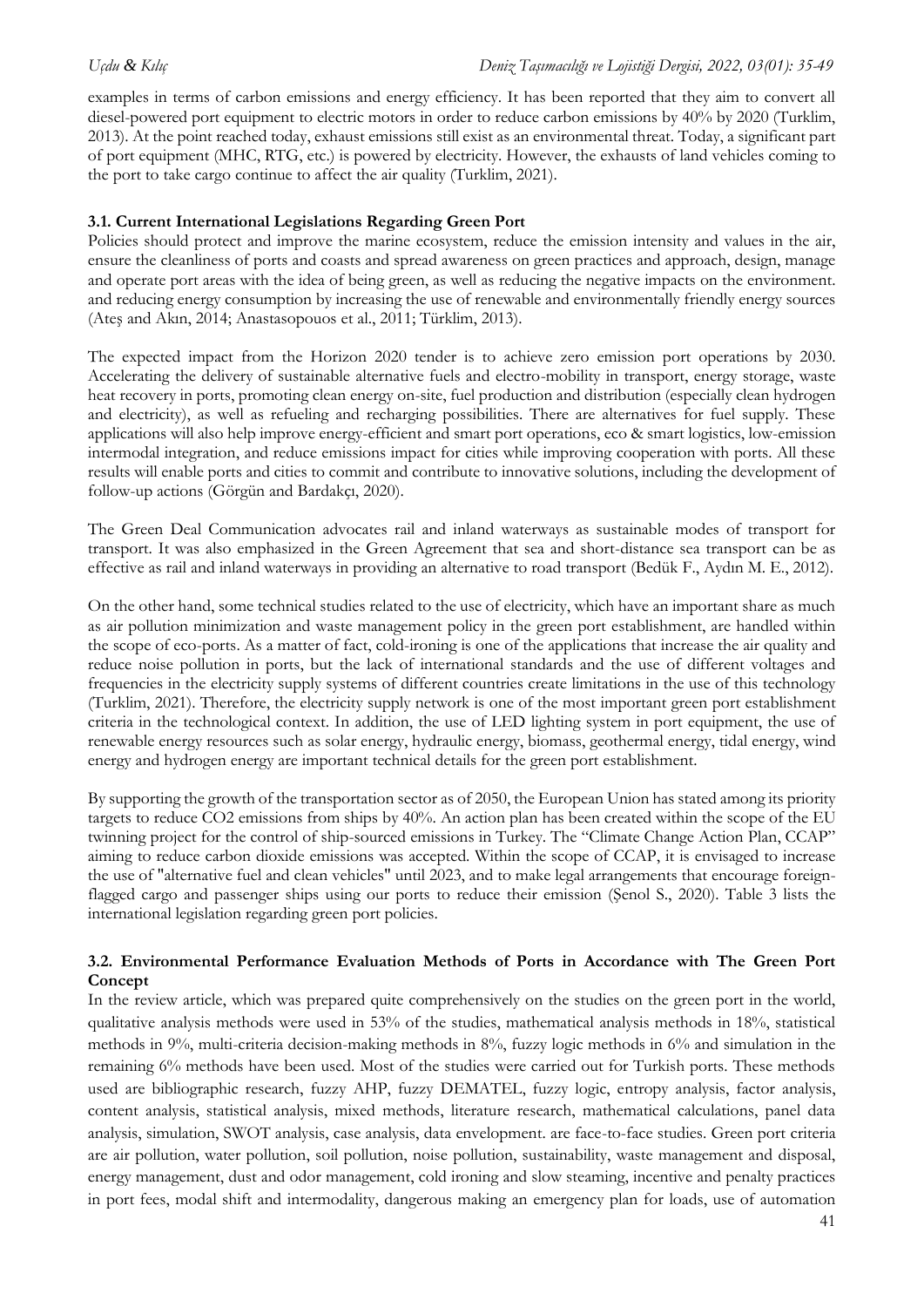systems, compliance with the legislation and participation in social responsibility projects, providing environmental awareness training to employees, taking OHS precautions, designing green ports and ships, monitoring environmental quality, paying attention to professional competence and making financial liability insurance. (Keske et al, 2020).

| <b>International Legislation</b>                                              | Purpose                                                                                                                                                                    |
|-------------------------------------------------------------------------------|----------------------------------------------------------------------------------------------------------------------------------------------------------------------------|
| 1949, Coast Protection Act                                                    | To allow and control sea-related works in waters suitable for maritime transport.                                                                                          |
| 1964, Harbours Act                                                            | Providing management for the sustainable development of ports, providing financial<br>support for maintenance-repair and improvement.                                      |
| 1972, London Convention                                                       | Convention on the prevention of pollution of the seas by wastes and harmful substances.                                                                                    |
| 1973/1978MARPOL,                                                              | Prevention of operational and accidental pollution in the seas. It includes rules for the                                                                                  |
| International Convention on<br>the prevention of pollution<br>from ships      | control of petroleum, bulk toxic liquids, packaged toxic liquids, ship-derived waste,<br>wastewater and chimney emissions.                                                 |
| 1987,<br>Dangerous<br>Goods<br>Regulation in Ports                            | It includes regulations to control the transport, loading, unloading and storage activities of<br>all dangerous goods.                                                     |
| 1990, Environmental Protection<br>Act (EPA.)                                  | To establish legal regulations for waste management and emission control.                                                                                                  |
| 1992, Transport and Work Act,<br>(TWA)                                        | In addition to the 1964 Port Act legislation, it includes regulations that emphasize<br>environmental problems and impose responsibilities on port authorities.            |
| European<br>$Eco-$<br>2001,<br>Audit<br>Management<br>and<br>Program, (EMAS). | It includes regulations for developing policies to improve and support the environmental<br>and financial situations of businesses.                                        |
| Environmental<br>2004,<br>Management System Standard<br>ISO14001:2004.        | It includes regulations within the scope of effective use of natural resources, Reduction of<br>damage to the environment and reduction of wastes arising from production. |
| guide<br>2012, ESPO<br>Green                                                  | Guidance on green port practices to member states, port stakeholders and managers, and                                                                                     |
| Sea<br>(European<br>ports<br>organisation)                                    | the public.                                                                                                                                                                |
| 2015, ISO14001:2015                                                           | An updated version of the environmental management system within the scope of<br>changing and developing dynamics.                                                         |

**Table 3.** Legislations ensuring the development of green port policy (Turklim, 2013; Köseoğlu and Solmaz, 2019).

# **3.3. Green Port Efforts in Turkey**

These facilities are generally located in or near the centres of cities. For this reason, pollution arising from ships and port operations will primarily affect urban life negatively. In addition, they can cause serious pollution problems in the seas that are difficult to compensate and cause damage to the ecosystem. Many port facilities in Turkey are located close to the city centre. Accordingly, the impact of the port on the city (traffic density, exhaust emissions, noise, etc.) brings the people of the city and the ports face to face from time to time. Sea and air quality may decrease due to activities originating from ships and ports. In order to minimize this environmental risk, the ports take a series of precautions during both investment and operation phases.

Before mentioning the green port, practices operating in Turkey, it would be appropriate to give information about the locations and current status of the ports in Turkey. As of 2021, there are a total of 206 coastal facilities serving coastal facilities in Turkey. Although the forms and features of these facilities are different from each other, the service purpose is determined according to their features. 44% (90 units) of these facilities continue their activities in the Marmara region, 24% (50 units) in the Mediterranean region, 18% (36 units) in the Black Sea region and finally 14% (28 units) in the Aegean region is doing. If we need to specify the ports that serve maritime trade on a provincial basis, there are 35 in Kocaeli, 21 in Istanbul, 20 in Hatay, and finally 11 in Izmir. The characteristics, sizes and capacities of these ports are different from each other (Turklim, 2021). The fact that port activities are so intense in Turkey, which has the peninsula feature surrounded by seas on three sides, is of course expected and desirable considering the trade volume. A total of 484.1 million tons of cargo was handled at Turkey's ports in 2019, of which 224.8 million tons were loaded and 259.2 million tons were unloaded (Turklim, 2021). At this point, it is seen how essential it is for ports to operate as green ports. Green port practices, which are both environmentally friendly and contribute to the ports economically in the long run, are currently based on volunteerism in Turkey. Green port applications in Turkey started with the Green port / Eco port cooperation protocol dated 16.12.2014 signed between the General Directorate of Maritime Trade (DTGM) and the Turkish Standards Institute (TSE) within the body of the Ministry of Transport, Maritime Affairs and Communications (UDHB) (TSE, 2014). The protocol is currently still valid. Currently, the current name of the Ministry and the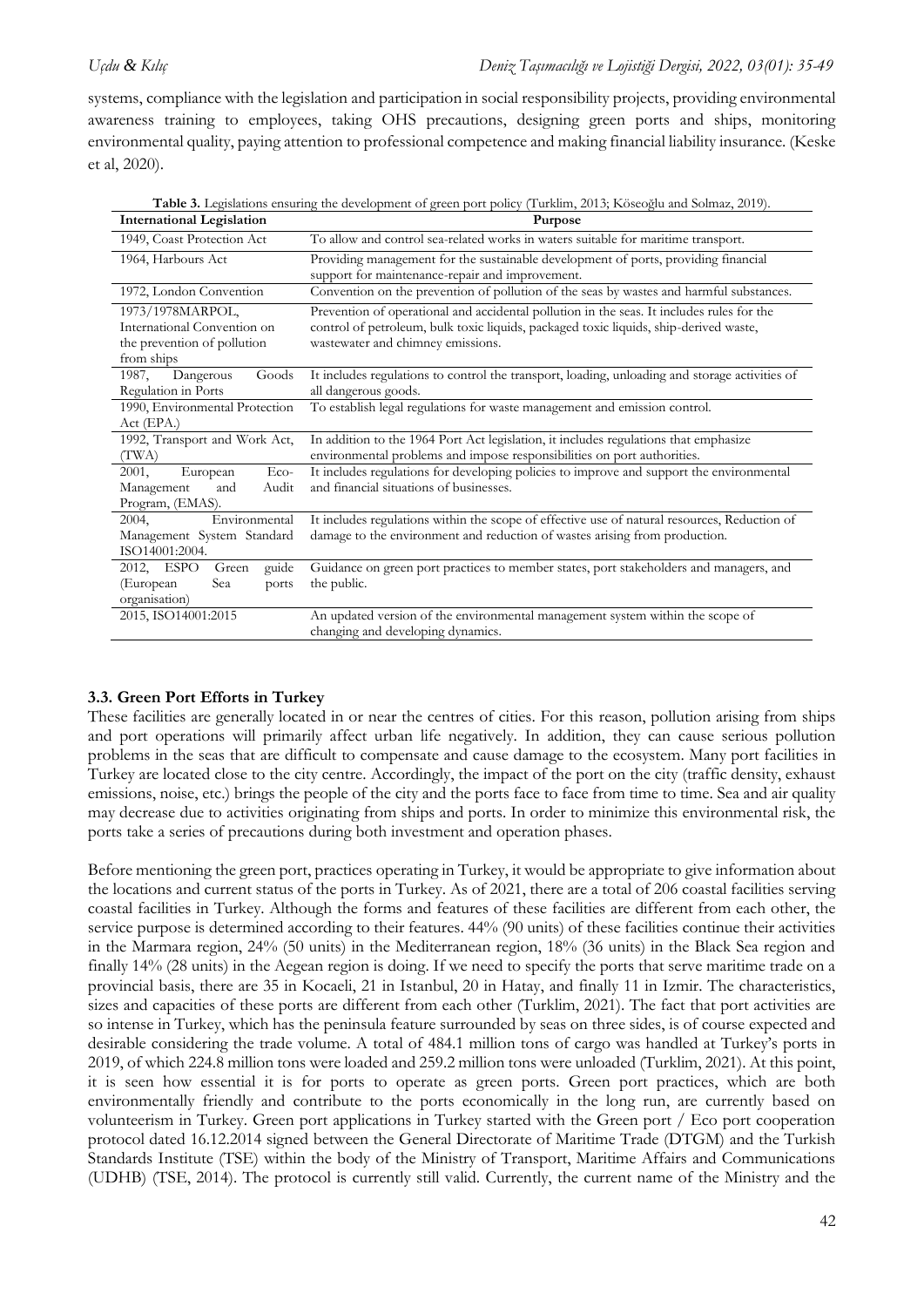Directorate officially is the Ministry of Transport and Infrastructure (UAB), the General Directorate of Maritime Affairs.

Esmer et. al. (2010) analyzed the lean and green dimension of a Turkish port through simulation and determined the optimal number of cargo handling equipment. Ateş and Akın (2014) presented the green port legislation and the certification process required for a green port in Turkey. In order for ports in Turkey to have a green port certificate, it is necessary to obtain the ISO 14001 certificate by the Ministry of Transport and Infrastructure of the Republic of Turkey (Bal, 2014).

It is observed that port operators, which are at the top in terms of cargo handling capacity in Turkey, adopt green port practices and are in the process of developing environmentally friendly practices. The ports of Asyaport, Aksaport, Marport, Borusan Lojistik, Ege Ports, Petkim Port, Bodrum Cruise Port, Solventaş Port, Ford Otosan Port, Evyap Port and Kumport, Kuşadası are the ports that are entitled to use the "Green Port" logo and title (IHA, 2015; Koşar Danışman and Özalp, 2015; Akgül, 2017; Satir and Dogan-Saglamtimur, 2018). Green port certificates issued by the Ministry of Transport and Infrastructure in Turkey are valid for five years as of the date of issue and must be renewed every year. Coastal facilities must apply for renewal within the scope of the relevant legislation two months before the expiry of the validity period of their certificates (UAB, 2021)"

12 of the ports located in the Sea of Marmara have a green port certificate (Yakan Dündar, 2020). Other ports should also continue to operate within the scope of green ports. For example, according to the study by Yalılı Kılıç and Adalı (2020), the noise level from ships at the passenger port in Bursa-Mudanya exceeds the green port criteria.

As a result of the work carried out within the scope of carbon footprint and green port in Limaş port operation, it has been seen that the transition to led lighting and the use of E-MHC are applications that are compatible with the green port understanding and increase the environmental quality in the port. Apart from this, for the continuation of the activities in the port with a more environmentally friendly approach; It has been evaluated that renewable energy sources such as solar energy should be used and that electricity and LPG should be used as an alternative to the use of diesel in vehicles other than mobile port cranes (Gültepe Mataracı, 2016).

It is to determine and prioritize the performance factors of green port applications by taking expert opinion with the DEMATEL method in enterprises that have received green port certificate in Istanbul. It has been determined that the most important of these criteria are "Sustainable Environmental Management", "Minimum Pollution" and "Minimizing Waste". On the other hand, it has been determined that the least important criteria are "Reducing Greenhouse Gas Emission", "Reducing Clutter in Transport Movements", "Noise Reduction", "Creating Better Transport Structures", "Managing Pressure in Nature", "Increasing Distribution Efficiency", "Reducing Accidents and Injuries" and "Reducing Land Transport Intensity at an Economical Level" respectively (Korucuk and Memiş, 2019).

As a result of their study, Köseoğlu and Solmaz (2019) identified incompatibilities in some of the criteria for being a green port in Turkey, according to international standards, and presented new regulation proposals for green ports in Turkey, criteria for being a green port and certificates.

# **4. Evaluation of Some Important Ports of Turkey in Terms of Site Selection and Green Port Concept**

Aliağa Port has a national and international strategic importance in terms of its geographical location. According to the study, Aliağa Port is located on the route of the ships that organize expeditions between the ports of Turkey on the Mediterranean, Aegean, Marmara and Black Sea coasts in cabotage (domestic trade) transportation; In import, export and transit transportation, its connection with the ports of the Black Sea, Mediterranean and Western European countries, and its connection to the Indian Ocean Road by following the Suez Canal and the Red Sea increases its importance in maritime transportation (EroğluveBozyiğit, 2013). In addition to all these data, the fact that Aliağa Port is located in the center of the city constitutes the biggest negative aspect. The port affects the urban transportation negatively and also causes environmental and noise pollution when evaluated within the scope of green port.

Ambarlı Port, which is the port that handles the most containers in Turkey, is at an important point in terms of having the industrial power of Istanbul behind it and providing nourishing services to the Black Sea ports.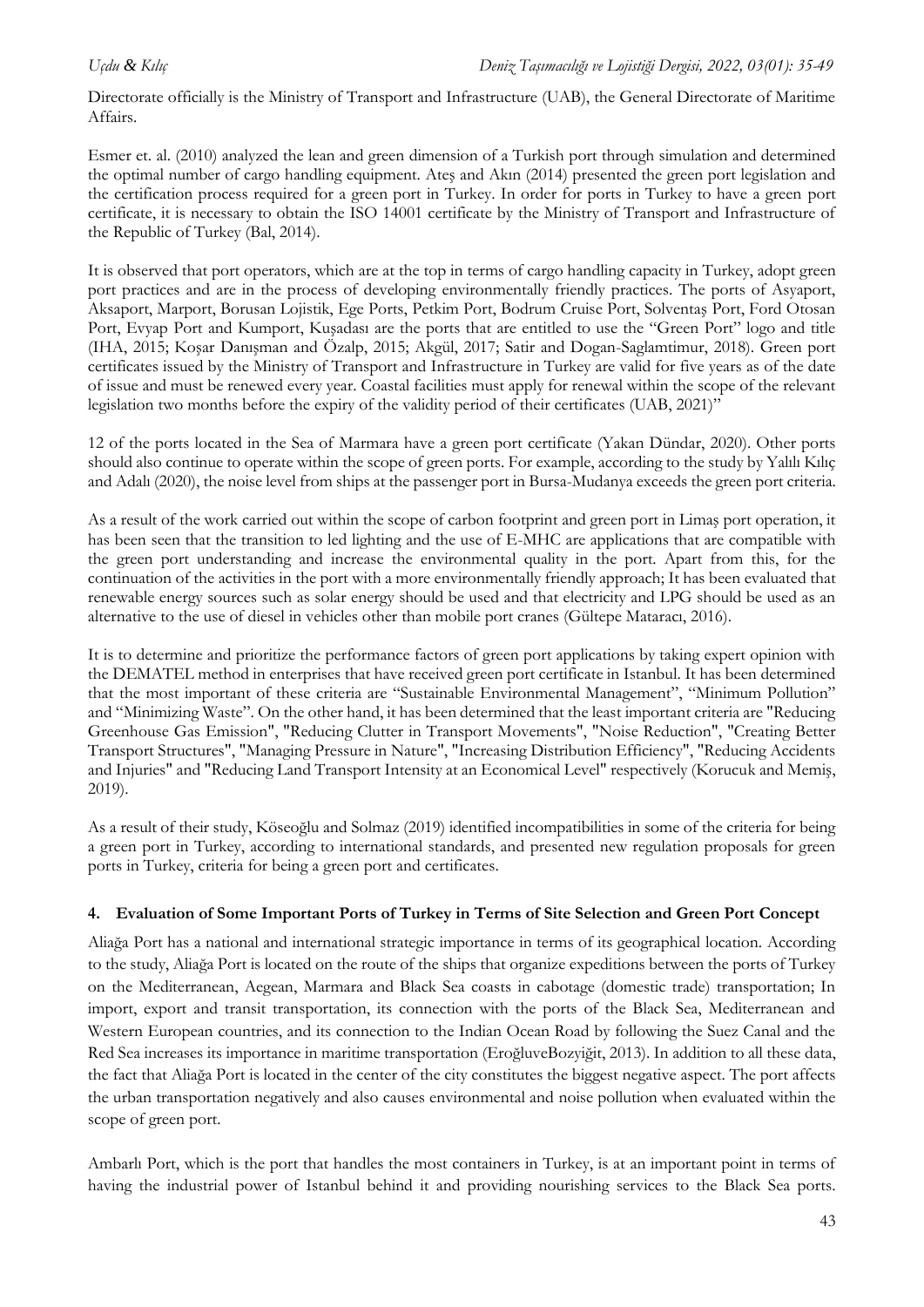Industrial piers of public and private institutions are located in the Marmara Region, around Ambarlı and in the Gulf of Izmit. This is a factor that improves the location advantage for both Ambarlı and Kocaeli ports. The connection of Trans-European and Pan-European trade routes with Turkey is important for Marmara ports. At the same time, the fact that Haydarpaşa Port cannot be used actively pushes customers to this port. The acquisition of Kumport Port by Cosco Shipping in 2015 also increases the strength of this port in terms of commercial corridors. However, this port puts a heavy load on the Istanbul highway traffic, which is already busy due to its location. Access to Ambarlı Port can only be provided by sea and road. Since a railway infrastructure entering the port area is not available at the port, the connection between the railway and the hinterland, which is extremely important for the ports, could not be provided.

Asyaport Port was built in Tekirdağ to operate a container port and was put into service in 2015. With a depth of 18 meters, a dock of 2010 meters and a capacity of 2.5 million TEU, it is on the scale of world ports. Asyaport was planned and built as an international transit port (as a main port-hub port) (Piber, 2014).One of the important location advantages of the port is that it is in a position to prevent large ships coming from Europe, Africa, America or Arabia from getting stuck in the Bosphorus traffic. At the same time, it is in a position to relieve the possible congestion of Ambarlı Port and the ports in Kocaeli. Turkey's largest commercial and industrial cities such as Istanbul and Kocaeli are also located near the port.

Kocaeli Port is Turkey's industrial and port city due to its location. It includes terminals and industrial piers serving many different freight groups. In addition, being in the Pan-European and Trans-European corridors increases the competitiveness of the port. The shift of industrial establishments from Istanbul to Kocaeli is also a factor that increases the hinterland area. It is the third largest container handling port in Turkey. It connects Anatolia and Istanbul with its coast to the Black Sea and the Sea of Marmara, and its location in the gulf and transit passageways (Bayraktutan and Özbilgin, 2013). However, Kocaeli port is more congested than other ports in terms of road traffic density.

It is at an important point for trade in the Middle East region in the Eastern Mediterranean. With its strong hinterland connections, Mersin International Port is in good connection with the inner parts of the Turkey (Coşkuntuncelve Rad, 2015). Mersin Port is a main port for the industrial and agricultural power of the Eastern Mediterranean region. In addition to being on important sea route routes, Mersin Port is connected to industrialized cities of Turkey and neighboring countries such as Syria, Iraq and Iran by rail and land. According to Merk and Bağış (2013), Mersin Port has given more positive signals in recent years about being a main port, unlike most ports in the Eastern Mediterranean, due to its location. At the same time, it provides service with large capacities in a location very close to ports that are used extensively in international transportation such as Port Said and Haifa ports. This increases the location advantage of Mersin Port. However, besides these advantages, the port also has strategic disadvantages. As a result of the global conjuncture, both the pandemic and the constraints of the price-money system, the economies in the places where there is a marketing opportunity are shrinking. Thus, strategically emerging opportunities are limited by threats.

When Tatvan port is evaluated in terms of green port criteria, the conclusions are as follows: Lake Van is a closed lake, pollutants entering the lake are in a state of continuous accumulation. There may be a mixture of waste oils, domestic and hazardous wastes from the maritime transport of the Ferry Company, which has at least a century of history, into the lake. Pearl mullet, the only endemic fish living in the lake, is consumed as food by people in the basin. Pollutants participating in the food chain can reach people and threaten public health. In this respect, environmental practices should be implemented as soon as possible without wasting any time, and environmental impacts should be managed by creating projects and supports in order to achieve the title of green port (Ilık, 2020).

# **5. Conclusion**

When the case studies are examined, it is seen that economic, social and environmental constraints affect the solution. On the other hand, protecting the environment for future generations and efficient use of resources can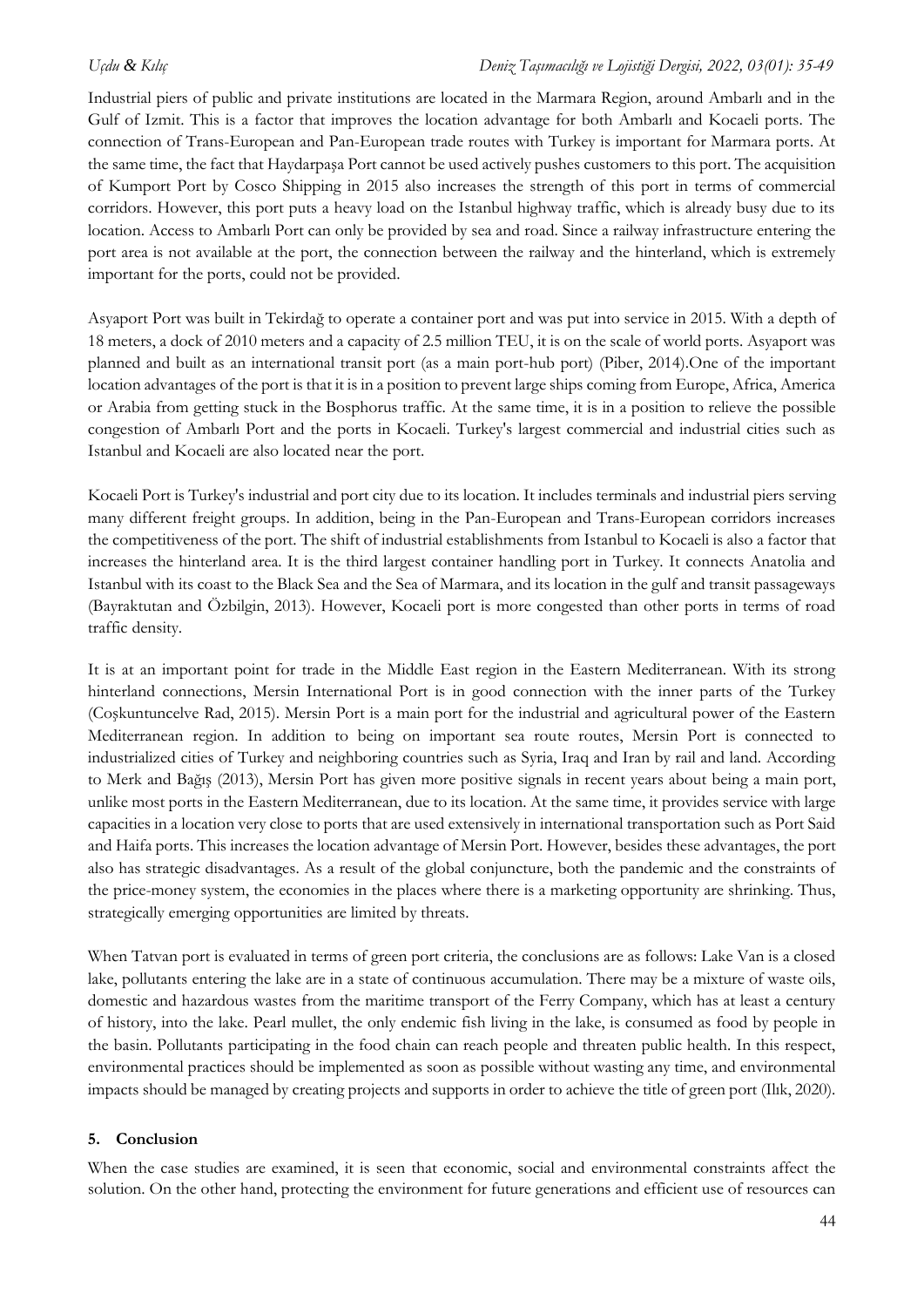be stated as a summary of environmental sustainability. Economic activities should not threaten natural ecosystems with limited resources and capacity. In this context, logistics centres, which save energy and resource use in the location selection model within the scope of green ports, are an important solution alternative for regions disadvantaged in terms of air pollution, traffic congestion and emissions. Thanks to the consolidation and connection of low-emission transport modes to be provided by logistics centres, greenhouse gas emissions caused by transportation and transportation activities will be reduced.

Based on the findings obtained, the criteria that will guide the construction of a new port can be reached from the said port investigations. As a matter of fact, while it cannot be expected that a port will have all the criteria at the same time, all of the port preference criteria have similar importance weights. In particular, the difference between port location, port fees and port infrastructure criteria is around 1.5%. This showed that there is no indispensable criterion for the selection of the main port within the scope of the study, and that all criteria must be found in the main port concept in a relationship. The importance weight of the proximity to the market and hinterland criteria was found to be 23.6%. Because proximity to the market and hinterland are related to how full the ship can leave the port at a point or how close it is to customer or industry needs. This criterion has been found to be the most important port selection criterion in many studies in the literature on port selection and the order of importance of port criteria. Right after this comes the port location criterion. This criterion is a criterion that directly affects the operational cost of the ship. The location of the port must give the ship a minimum deviation from its main course. At the same time, this criterion is closely related to proximity to the market and hinterland. As it can be understood from here, due to the technical and financial extra costs of the green port implementation, as well as the sanction burden of the green port implementation legislation, the location and proximity to the market criteria are much more decisive than ecological factors in the selection of the port establishment location.

On the other hand, when the relevant literature is evaluated; It can be said that there are few studies on which criteria should be considered in order for ports to receive green port certification, and besides, very different criteria are considered in these studies, that is, there is no unity. When this literature is examined in general; it can be said that the criteria of air pollution, water pollution, energy management and waste management come to the fore. It is natural for these criteria to come to the fore, as environmental issues are primarily considered in almost every sector that aims to alleviate the intensity of pollution, which is increasing day by day. In future studies, the potential of ports to be green ports can be evaluated. From this point of view, it can be suggested as a suggestion for ports that do not have green port certification to consider successful green port examples as role models. In addition, it can be said that the use of Multi-Criteria Decision Making (AHP, VIKOR, TOPSIS, ELECTRE etc.) techniques will give more accurate results, since it is a subject that requires consideration of both numerical and non-numerical criteria for studies to evaluate green port performances. In this context, it can be stated as another suggestion that ports should perform benefit, opportunity, cost and risk analysis and this can be resolved by the Analytical Network Process-Benefit, Opportunity, Cost and Risk (ANP-BOCR) method. In addition, the DEMATEL Method, which is frequently used in considering the relationships between the criteria, may be one of the techniques that researchers may prefer. However, it can be stated that the studies are generally published in journals such as "The Asian Journal of Shipping and Logistics, Transportation Research Part" and "Research in Transportation Business & Management" and that researchers may turn to these journals. As a result, the ever-decreasing resources and increasing pollution have brought the concept of sustainability to a more important dimension. The concept of sustainability, which is based on meeting the needs of the present generation without ignoring the needs of future generations, has made the ecological environment a priority and a demanded criterion in almost every sector. Green port and green logistics activities aiming to protect the environment can be given as examples. In this context, when environmental sustainability awareness is considered, the necessity of increasing the number of studies related to it emerges.

"In this study, a heterogeneous expert group consisting of experts from different interests and professions was formed. As a further study, the similar problem is addressed by the Regime Switching Fuzzy Analytical Hierarchy Process (RS-FAHP), which requires several homogeneous groups of experts to determine how results change depending on the perspective of different expert groups. On the other hand, analyzing the port location regardless of the terminal type may be the biggest limitation of the study. In this context, a study has been planned to determine the most suitable port location with its influencing factors, taking into account each terminal type such as container, liquid bulk, dry bulk and passenger."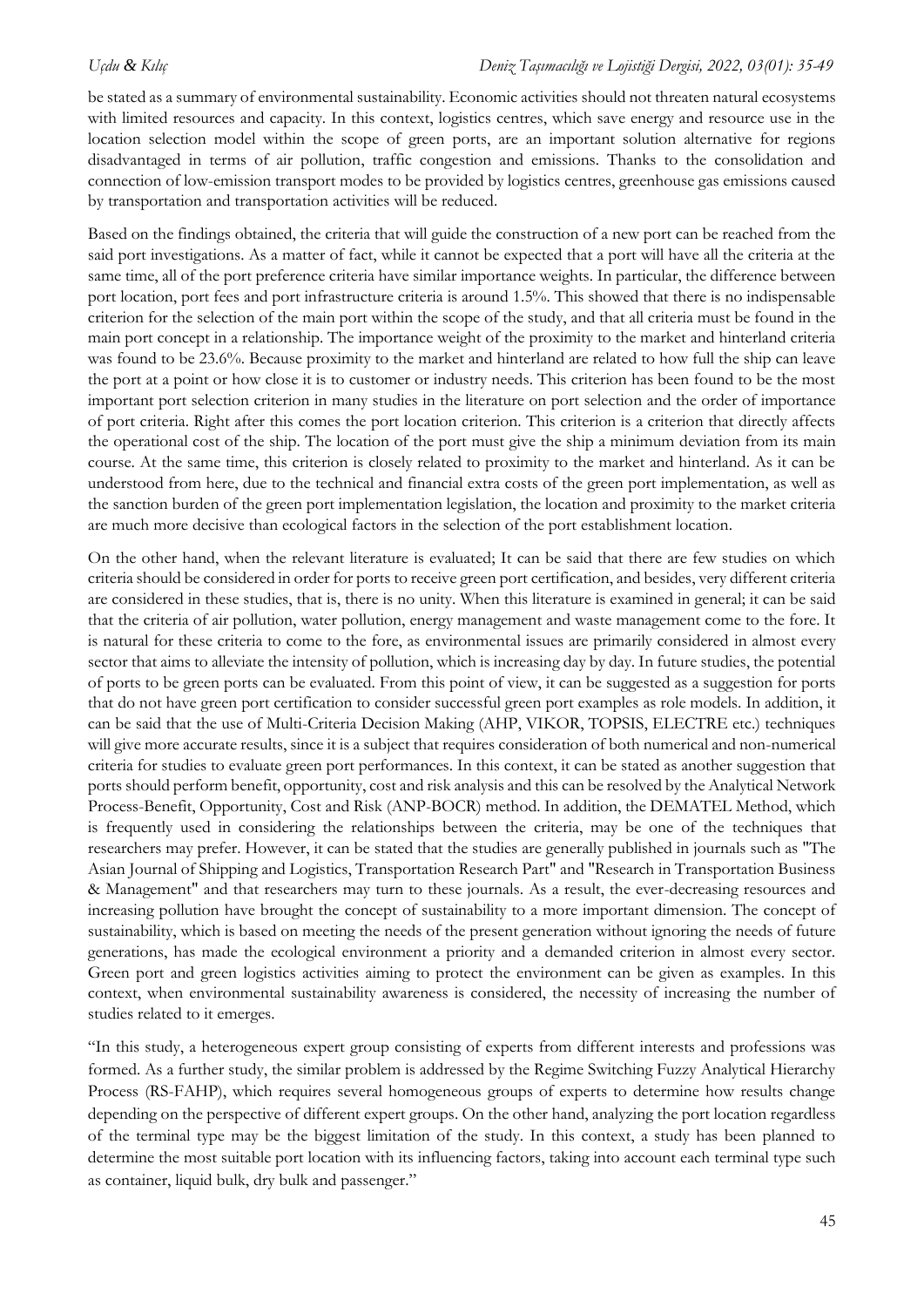### **References**

Abood, K. A., Asce, F., Ph.D., P. E. (2007). Sustainable and Green Ports: Application of Sustainability Principles to Port Development and Operation. Ascelibrary.org, İstanbul University, 1-10.

Acciaro, M., Ghiara, H. and Cusano, M. I. (2014). Energy Management in Sea ports: A New Role for Port Authorities. Energy Policy, 71, 4-12.

Adams, M., Quinonez, P., Pallis, A. A. and Wakeman, T. H. (2009). Environmental Issues in Port Competitiveness. The Atlantic Gateway Research Initiative, pp.3-20.

Akgül, B. (2017). Green Port / Eco Port Project -Applications and Procedures in Turkey. IOP Conference Series: Earth and Environmental Science, 95 (4), 42-63.

Anastasopouos, A., Kolios, S. and Styios, C. (2011). "How Will Greek Ports Become Green Ports?" Geo-Eco-Marina, Vol. 17, s. 73-80.

Ateş, A. and Akın, M. (2014). Türkiye'de Yeşil Liman Kavramı ve Yasal Çerçevesi. Academic Platform Magazine, ss.174-181.

Ateş, A. (2014). Türkiye'de Liman Özelleştirmeleri İskenderun Liman Örneği. Mustafa Kemal University, Journal of Social Sciences Institute, 11(25).

Bal, K. (2014). Liman İşletmelerinde ISO 14001 Çevre Yönetim Sistemi Standardı ve Uygulama Örneği (Master Thesis). Okan University, İstanbul.

Bayraktutan, Y. Ve Özbilgin, M. (2013). Limanların Uluslararası Ticarete Etkisi ve Kocaeli Limanlarının Ülke Ekonomisindeki Yeri. Kocaeli University, Journal of Social Sciences. (26)1-10: 11 – 41.

Bedük F. , Aydın M. E., (2012) "Green Logistics Applications", National Logistics and Supply Chain Congress, 10-12 May 2012, Konya

Biber, G. (2014). Marmara Bölgesi Konteyner Terminallerinde Gerçekleşen Ticarette Tekirdağ Asyaport Limanı'nın Sahip Olacağı Payın İncelenmesi (Master Thesis). Namık Kemal University, Tekirdağ.

Canbulat, O. (2014). Sustainable Port Operation Management: Green Performance Criteria for Container Terminals (Master Thesis). Brunel University, Londra.

Coşkuntuncel, A. ve Rad, S. (2015). The International Logistics Centerof Turkey: Situational Analysis of Mersin Port's Seaways Logistics. International Journal of Management and Sustainability, (4)4, 89-103.

Çakın E. (2013). Dokuz Eylül University Graduate School of Social Sciences, Department of Business Administration, Management Science Program Master Thesis, Enver Çakın, 2013, İzmir

DGM 2020, Denizcilik Genel Müdürlüğü Statistics Bulletin, 2020

Erdem, M. (2012). Türkiye'de Kombine Taşımacılık için Liman Yerinin Bulanık AHP ileSeçimi (Master Thesis). İstanbul University, İstanbul.

Erdönmez, E. S. (2019). Yeni Liman İnşasında Liman Yeri Belirleme Süreci: Kapıdağ Örneği (Master Thesis). Bandırma On YediEylül Üniversitesi Institute of Social Sciences, Department of Maritime Business Management, Balıkesir.

Eroğlu, İ. and Bozyiğit, R. (2013). Aliağa Port. Marmara Geography Magazine, (28), 81-116.

Esmer, S., Çetin, İ. B. and Tuna, O. (2010). A Simulation for Optimum Terminal Truck Number in a Turkish Port Basedon Lean and Green Concept. The Asian Journal of Shipping and Logistics, 26(2), 277-296.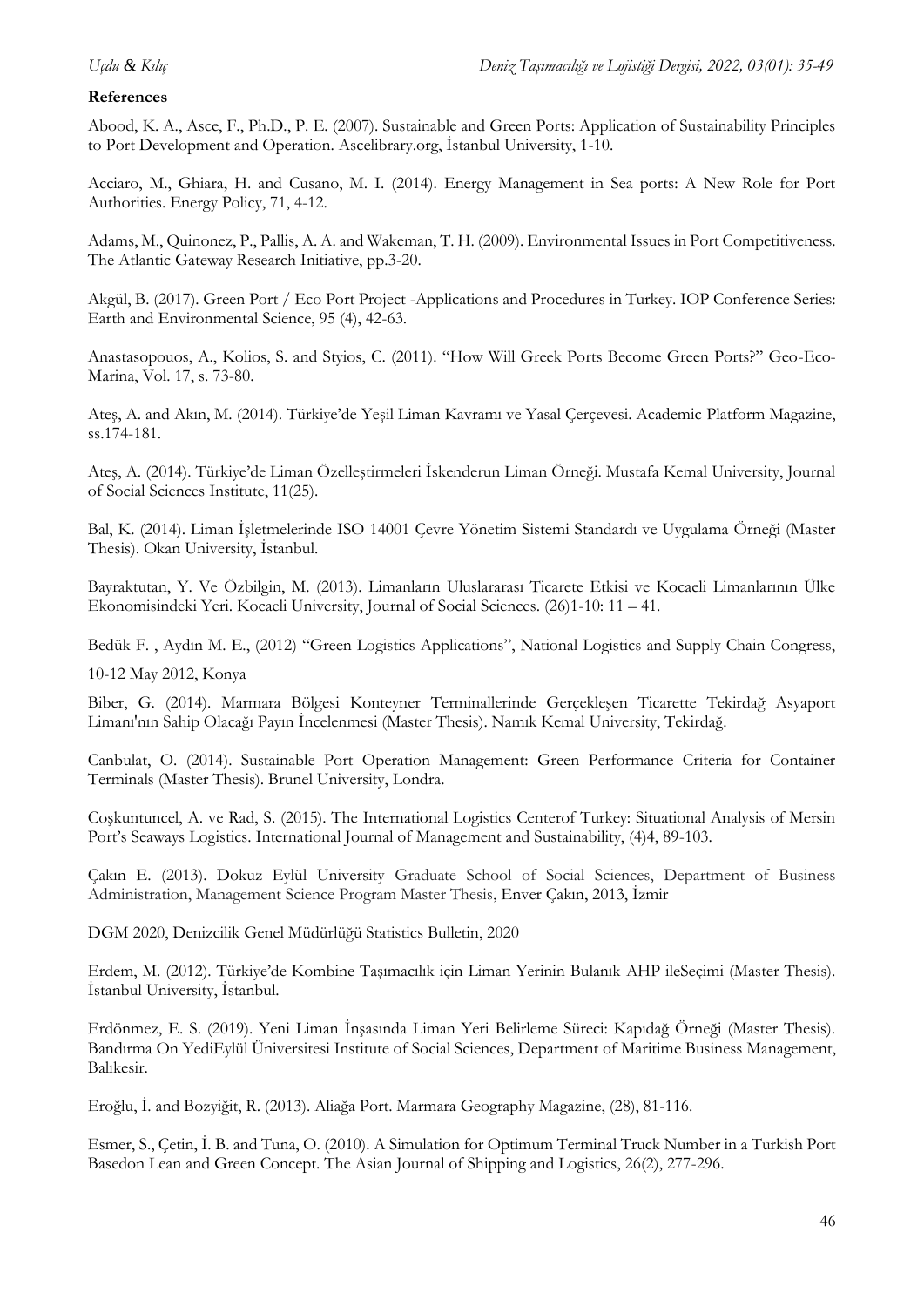Görgün and Bardakçı (2020). Green Logıstıcs And Applıcatıons Of Green Logıstıcs In Turkey Conference: 4th Internatıonal Zeugma Conference On Scıentıfıc Researches, Harran University, May 2020 Gaziantep

Gültepe Mataracı, G.D. (2016). Yeşil Liman Yaklaşımı ve Liman İşletmelerinde Sürdürülebilirlik (Master Thesis). İstanbul Technical University, Graduate School of Natural and Applied Sciences.

Hadipour, M., Pourebrahim, S. and Mokhtar, M.B. (2012). GIS-based modeling for location planning of jetties in coastal towns. Ocean & Coastal Management (56), 17-25.

Hasanzadeh, M., Danehkar, A. and Azizi, M. (2013). The application of Analytical Network Process to environmental

prioritizing criteria for coastal oil jetties site selection in Persian Gulfcoasts (Iran). Ocean & Coastal Management (73), 136-144.

IHA (2017). Yeşil Liman Sertifikası AlmayaHak Kazanan Limanlar, Retrieved October 15, .2021, from http://www.iha.com.tr/ankara-haberleri/yesil-liman-sertifikasi-almaya-hak-kazanan-limanlar-belirlendi-ankara-1742763/.

Ilık, M. (2020). Tatvan LimanınınYeşil Liman Kriterleri Açısından Değerlendirilmesi (Master Thesis). Bitlis Eren University and Fırat University, Bitlis-Elazığ.

Kallo, Z. (2015). Katılım bankalarının performanslarının değerlendirilmesi: TOPSIS ve PROMETHEE yöntemi ile uluslararası karşılaştırma. Dokuz Eylül University, Graduate School of Social Sciences, Department of Business Administration, İzmir.

Karabacak, G. (2012). Analitik Hiyerarşi Yöntemi Ve Analitik Ağ Süreci İle Mühimmat Seçimi. Master Thesis,

Atatürk Universtiy Graduate School of Natural and Applied Sciences, Erzurum.

Karaca, F. (2009). Liman Yeri Seçiminde Fizibilite Etüdü. İstanbul University, Institute of Marine Sciences and Management, İstanbul.

Kavlakçı, M. (2014). Analitik Hiyerarşi Projesi ve Hibrit Bulanık AHP-Bulanık TOPSIS Yöntemleri ile Liman Yeri Seçimi ve Örnek Uygulama (Master Thesis). Çukurova University, Adana.

Keske, B., Peker, İ. veKısa, C., (2020). Yeşil Liman Çalışmalarına İlişkin Bir Literatür Araştırması. Gümüşhane University, Social Sciences Institute, Departman of Business Administration, Journal of Logistics, (52), 64-78.

Koldemir, B. (2008). Marmara Bölgesi Liman Yeri Seçiminde Bölge Ekonomisi, Kıyı Jeolojisi ve Jeomorfolojisinin Önemi: Silivri Limanı. Applied Geosciences (1), 32-45.

Korucuk, S. and Memiş, S. (2019). Yeşil Liman Uygulamaları Performans Kriterlerinin Dematel Yöntemi ile Önceliklendirilmesi: İstanbul Örneği. Eurasian Journal of International Studies , (7)(16) 134-148.

Koşar Danışman, İ. and Özalp, A.G. (2015). Karbon Ayak İzinin Azaltılmasında Yeşil Liman Uygulamasının Rolü: Marport Örneği. II. National Harbor Congress, İzmir.

Koyuncu, O. ve Özcan, M. (2014). Personel seçim sürecinde analitik hiyerarşi süreci ve TOPSIS yöntemlerinin karşılaştırılması: Otomotiv sektöründe bir uygulama. Hacettepe University, Journal of the Faculty of Economics and Administrative Sciences, *32*(2), 195-218., Ankara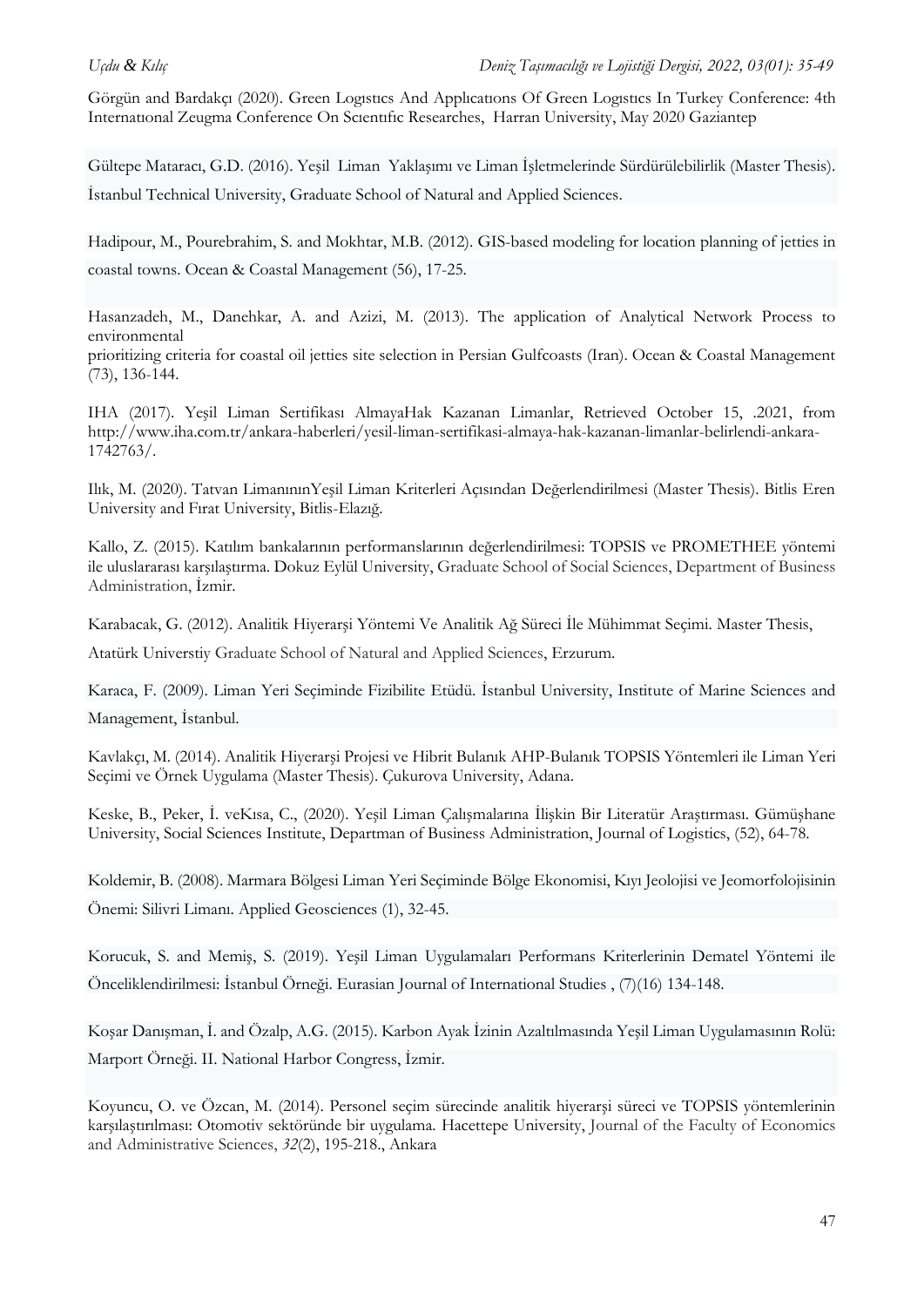Köseoğlu M.C. ve Solmaz M.S. (2019). Yeşil Liman Yaklaşımı: Türkiyeve Dünya Yeşil Liman Ölçütlerinin Karşılaştırmalı bir Değerlendirmesi. IV. National Harbour Congress "Küresel eğitimler- yerel stratejiler", 7-8 November 2019. İzmir.

Kuzu, S. (2015). İşletmeciler, Mühendisler ve Yöneticiler İçin Operasyonel, Yönetsel ve Stratejik Problemlerin Çözümünde ÇKKV Yöntemleri. B. F. Yıldırım ve E. Önder (Ed.). *VIKOR (*117). Dora Publisher, Bursa.

Merk, O. And Bagis, O. (2013). The Competitiveness of Global Port-Cities: the Case of Mersin – Turkey. OECD Regional Development Studies.

Nguyen, T-M-T., Nguyen, D-T., Truong, M-H. and Doan, N-A. (2021). GIS-based simulation for deep-water port site selection using analytichierarchy process: a case study from Southern East of Vietnam. Applied Geomatics (13), 107-118.

Özdemir, M. (2015). İşletmeciler, Mühendisler ve Yöneticiler İçin Operasyonel, Yönetsel ve Stratejik Problemlerin Çözümünde ÇKKV Yöntemleri. B. F. Yıldırım ve E. Önder (Ed.). *TOPSIS (*133). Dora Publisher, Bursa.

Öner, D. (2015). Deniz Ticaretinde Limanlar ve Türkiye Uygulaması (Master Thesis). Istanbul University, İstanbul.

Özbek, A. (2018a), "BİST'te İşlem Gören Faktoring Şirketlerinin Mali Yapılarının Çok Ölçütlü Karar Verme Yöntemleri İle Değerlendirilmesi", Manisa Celal Bayar University Journal of Management and Economics , 25(1), 29-53.

Özel, A. (2018). Çok Kriterli Karar Verme Yöntemlerinden Vikor Yöntemi ile Konteyner Liman Yeri Seçimi. Yaşar

University, Institute of Social Sciences , İzmir.

Pekkaya, M. and Bucak, U. (2018). Çok Kriterli Karar Verme Yöntemleriyle Bölgesel Liman KuruluşYeri Seçimi: Batı Karadeniz'de Bir Uygulama. International Journal of Economic and Administrative Studies, 18. EYİ Özel Sayısı, 253-268.

Satir, T. and Dogan-Saglamtimur, N. (2018). The Protection of Marine Aquatic Life: Green Port (Ecoport) Model Inspired by Green Port Concept in Selected Ports from Turkey. Europe and the USA, Periodicals of Engineering and Natural Scinces, 6 (1), 120-129.

Shariati, S., Yazdani-Chamzini, A., Salsani, A. ve Tamosaitiene, J. (2014), "Proposing A New Model For Waste Dump Site Selection: Case Study Of Ayerma Phosphate Mine", Inzinerine Ekonomika-Engineering Economics, 25(4), 410–419.

Slack, B. (1985). Containerization, Inter-Port Competition and Port Selection. Maritime Policy and Management. 14, 293–303.

Solmaz Burcu Ünaldık (2019). Yapı Bilgi Modelleme Cilt: 01 Sayı: 02 Issn 2687-4660 46 Çok Kriterli Karar Verme Yöntemi İle Yer Seçimi Kararı Üretimi'nde Coğrafi Bilgi Sistemleri'nin Kullanımı Pg48 Mimar Sinan Güzel Sanatlar University, Journal of Informatics Department, İstanbul

Sotiris, R. (2017). Sustainable Policies of EU Ports. Retrieved October 15, 2021, from [https://safety4sea.com/sustainable-policies-eu-ports.](https://safety4sea.com/sustainable-policies-eu-ports)

Şenol S. (2020). Alternative Propulsion Systems Based On Ship Origined Emissions, Alternative Propulsion Systems Based On Ship Origined Emissions ,İstanbul Technical Universtiy, Graduate School of Natural and Applied SciencesSayı 18, 2020 GiDB|Magazine 31-54

Teerawattana, R. and Yang, Y. C. (2019). Environmental Performance Indicators for Green Port Policy Evaluation: Case Study of Laem Chabang Port. The Asian Journal of Shipping and Logistics, 35(1), 36-69.

TSE (2014). Retrieved October 1, 2021, from https://www.tse.org.tr/IcerikDetay?ID=2049&ParentID=3290.